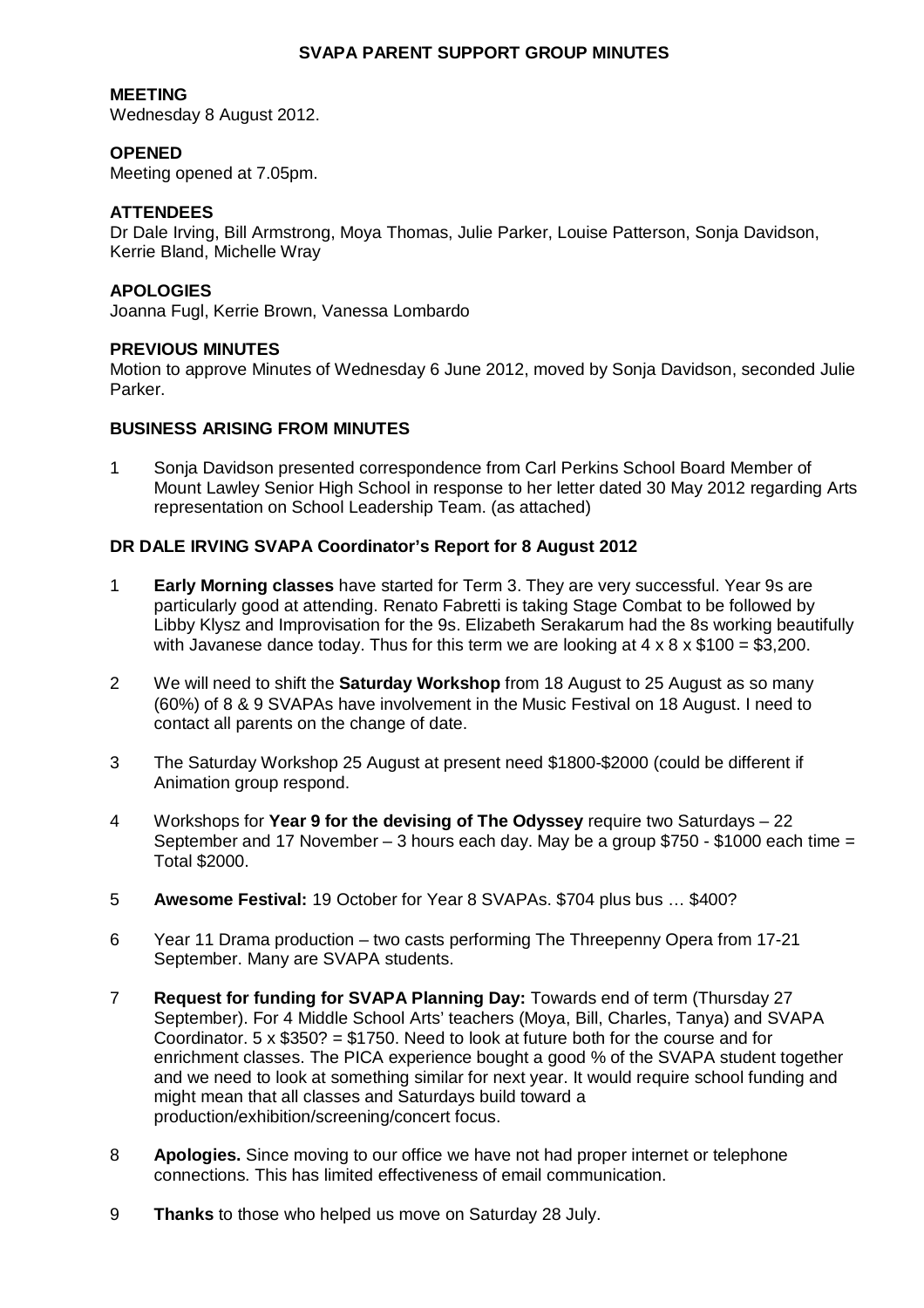# **TREASURER'S REPORT SVAPA Support Group 8 August 2012 Mount Lawley Senior High School – P&C Association – SVAPA**

#### **Washup Art Auction 2012**

|                           |            | 2012   |                 |            |                                     |
|---------------------------|------------|--------|-----------------|------------|-------------------------------------|
| Income                    |            | Income | <b>Expenses</b> | <b>Net</b> | <b>Notes</b>                        |
|                           |            |        |                 |            | return of deposits for non selected |
| <b>Artist Entry</b>       | Cash       | 220    | 290             |            | works                               |
| <b>Artist Entry</b>       | Cheque     | 920    | 40              |            | \$40 of cheques returned unpaid     |
| <b>Art Sales</b>          | Var        | 48,936 |                 |            |                                     |
| <b>Silent Auction</b>     |            | 1,856  |                 |            |                                     |
| Sponsor / advertising     |            | 1,500  | 75              |            | ad in The West Arts section         |
| Bar                       |            | 2,272  | 1,523           |            | costs incl \$450 bar float          |
| Beer/Wine after sales     |            | 300    |                 |            |                                     |
| Coffee & Tea              |            | 25     |                 |            |                                     |
| \$5 raffle                |            | 360    |                 |            |                                     |
| Catalogue donations       |            | 220    |                 |            |                                     |
| <b>Expenses</b>           |            |        |                 |            |                                     |
| Liquor Licence            |            |        | 50              |            |                                     |
| Soft drinks, milk, water  |            |        | 160             |            |                                     |
| Core-Flute Signs          | Chq 414    |        | 350             |            |                                     |
| Pizza                     | cash       |        | 164             |            | pd from Bar takings                 |
| Printing                  | DL flyers  |        | 352             |            |                                     |
| <b>Bank/Merchant Fees</b> |            |        | 693             |            |                                     |
| Return profits to Artists |            |        | 28,089          |            | return to Artists                   |
| Jumping Jigsaws design    | catalogues |        | 732             |            |                                     |
| <b>Arts Trailer</b>       |            |        | 150             |            |                                     |
| Fencing                   |            |        | 632             |            |                                     |
| Supplies                  |            |        | 54              |            | VIP flowers, IKEA frame             |
|                           |            | 56,609 | 33,354          |            |                                     |
| <b>TOTAL</b>              |            |        |                 |            | total costs                         |
| <b>FINAL INCOME</b>       |            | 23,255 |                 |            |                                     |

**Share** \$ 11,628

# **GENERAL BUSINESS**

1 Draft letter prepared and forwarded by Joanna Fugl for SVAPA Support Group regarding reinstatement of Arts inclusion in school leadership team to send to Carl Perkins Board Member School Council and Milton Butcher was issued to parents attending the meeting for comments and inclusions to be discussed and finalised at next meeting.